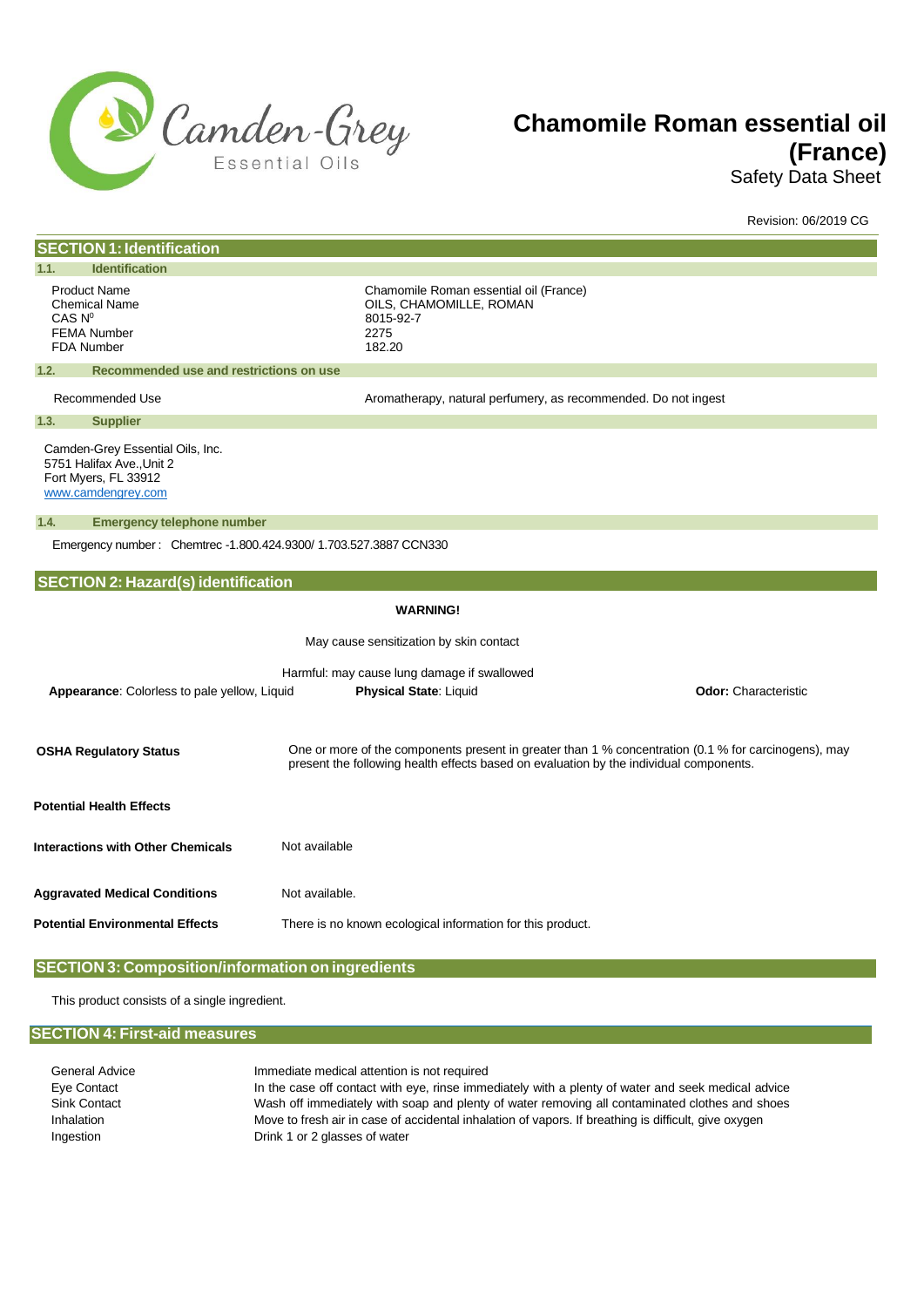# **Chamomile Roman essential oil (France)**

Safety Data Sheet

Notes to Physician Treat symptomatically<br>
Protection of First-aiders Use personal protectiv Use personal protective equipment

## **SECTION 5: Fire-fighting measures**

| <b>Flammable Properties</b>                                               | Fire or intense heat may cause violent rupture of packages              |  |
|---------------------------------------------------------------------------|-------------------------------------------------------------------------|--|
| <b>Suitable Extinguishing Media</b>                                       | Water. Water spray. Carbon dioxide (CO <sub>2</sub> ). Dry powder. Foam |  |
| Unsuitable Extinguishing Media                                            | Not available                                                           |  |
| <b>Hazardous Combustion Products</b>                                      | Not available                                                           |  |
| <b>Explosion Data</b>                                                     |                                                                         |  |
| Sensitivity to mechanical impact                                          | Not available                                                           |  |
| Sensitivity to static discharge                                           | Yes                                                                     |  |
| Specific Hazards Arising from the Chemical                                |                                                                         |  |
| Thermal decomposition can lead to release of irritating gases and Vapors. |                                                                         |  |

## **Protective Equipment and Precautions for Firefighters**

Use personal protective equipment. Wear self contained breathing apparatus for fire fighting if necessary. In the event of fire and/or explosion do not

breathe fumes. Standard procedure for chemical fires.

## **SECTION 6: Accidental release measures**

### **6.1 Personal precautions, protective equipment and emergency procedures**

Use personal protective equipment. Avoid contact with the skin and the eyes. Remove all sources of ignition. Evacuate personnel to safe areas. Ensure adequate ventilation.

## **6.2 Environmental precautions**

In the quantities which this materials is normally shipped or stored, spills or leeks pose no problem. Contain and recover them with adsorbents. Place soaked absorbent in covered metal receptables

### **SECTION 7: Handling and storage**

#### **7.1. Handling**

Wear personal protective equipment. Remove all sources of ignition. To avoid ignition of vapours by static electricity discharge, all metal parts of the equipment must be grounded. Keep away from heat, sparks and open flame. - No smoking. Ensure adequate ventilation. Handle in accordance with good industrial hygene and safety practice.

#### **7.2 Storage Conditions**

Store in cool temperature (less than 18 degrees Celsius), protected from air and light for 12 months in its original hermetically sealed container.

#### **SECTION 8: Exposure controls/personal protection**

| <b>Engineering Controls</b>   | Ensure adequate ventilation, especially in confined areas.                             |  |
|-------------------------------|----------------------------------------------------------------------------------------|--|
| Personal protective equipment |                                                                                        |  |
| Eye/face protection           | Tightly fitting safety goggles.                                                        |  |
| <b>Skin protection</b>        | Wear protective gloves/clothing                                                        |  |
| <b>Respiratory protection</b> | No special precautions are necessary other than following good manufacturing practices |  |

#### **General Hygiene Considerations**

When using, do not eat, drink or smoke. Remove and wash contaminated clothing before re-use. Regular cleaning of equipment, work are and clothing.

## **SECTION 9: Physical and chemical properties**

**9.1. Information on basic physical and chemical properties**

**Physical state:** Liquid **Color:** Colorless to pale yellow **Odor:** Characteristic **Flash Point:** 52 °C / 126 <sup>0</sup>F **Vapor pressure:** 0.1 **Specific gravity @ 20 ˚C**: 0.9000 – 0.9200 **Specific gravity @ 25 ˚C**: 0.8968 – 0.9168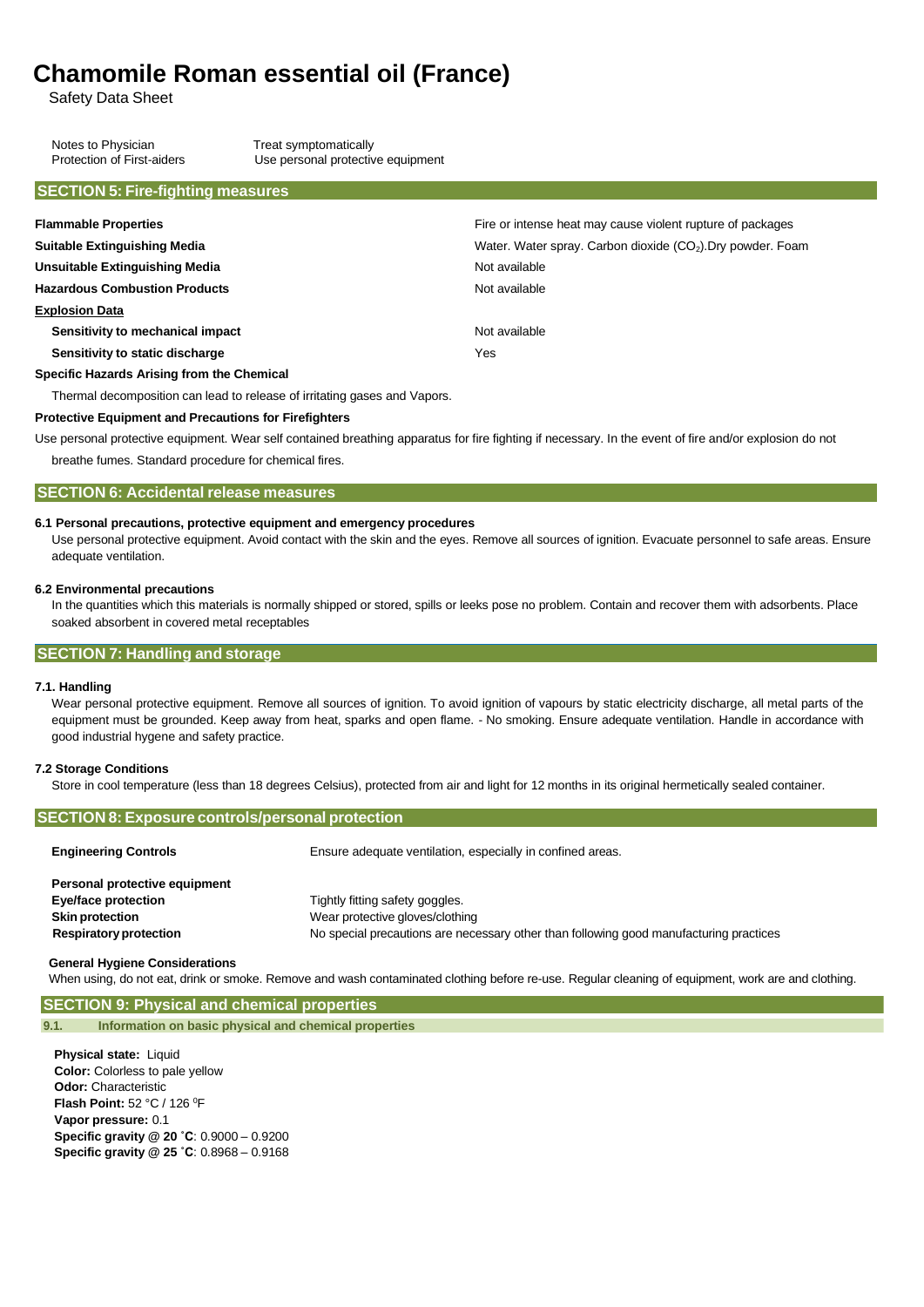# **Chamomile Roman essential oil (France)**

Safety Data Sheet

**Refractive index @ 20˚C:** 1.4380 – 1.4470 **Refractive index @ 25˚C:** 1.4360 – 1.4450

#### **SECTION 10: Stability and reactivity**

Presents no significant hazard. Not pyrophoric nor reactive with water. Does not undergo explosive decomposition, is shock stable, and is not an oxygen donor. Does not form explosive mixtures with other organic materials. Will not undergo hazardous exothermic polymerization.

#### **10.1. Reactivity**

No data available.

#### **10.2. Chemical stability**

Stable under recommended storage conditions.

**10.3. Conditions to avoid**

Heating in air.

**10.4. Materials to avoid**

Strong oxidizing agents

- **10.5. Possibility of Hazardous Reactions**
- None under normal processing

## **SECTION 11:Toxicological information**

**11.1. Information on toxicological effects**

None available

#### **SECTION 12:Ecological information**

None available

## **SECTION 13: Disposal considerations**

#### **Waste Disposal methods**

Can be incinerated, when in compliance with local regulations. Should not be released into the environment. Dispose of in accordance with local regulations

#### **Contaminated Packaging**

Clean container with water. Empty containers should be taken for local recycling, recovery or waste disposal. Empty remaining contents.

## **SECTION 14: Transport information**

| <b>DOT</b>                             |                                                              | Not regulated                                                  |
|----------------------------------------|--------------------------------------------------------------|----------------------------------------------------------------|
| <b>IATA/ICAO</b><br>UN-No<br>Group     | Proper shipping name<br><b>Hazard Class Packing</b>          | 1197<br>Extracts, flavoring, liquid 3<br>3<br>Ш                |
| <b>IMDG/IMO</b><br>UN/ID No<br>EmS No. | Proper shipping name<br><b>Hazard Class</b><br>Packing Group | 1197<br>Extracts, flavoring, liquid 3<br>3<br>Ш<br>$F-E$ , S-D |

## **SECTION 15: Regulatory information**

# **Federal Regulations**

**USA**

**SARA 313**

Section 313 of Title III of the Superfund Amendments and Reauthorization Act of 1986 (SARA). This product does not contain any chemicals which are subject to the reporting requirements of the Act and Title 40 of the Code of Federal Regulations, Part 372.

# **SARA 311/312 Hazardous Categorization**

| <b>Acute Health Hazard</b>   | Yes |
|------------------------------|-----|
| <b>Chronic Health Hazard</b> | Yes |
| <b>Fire Hazard</b>           | Yes |